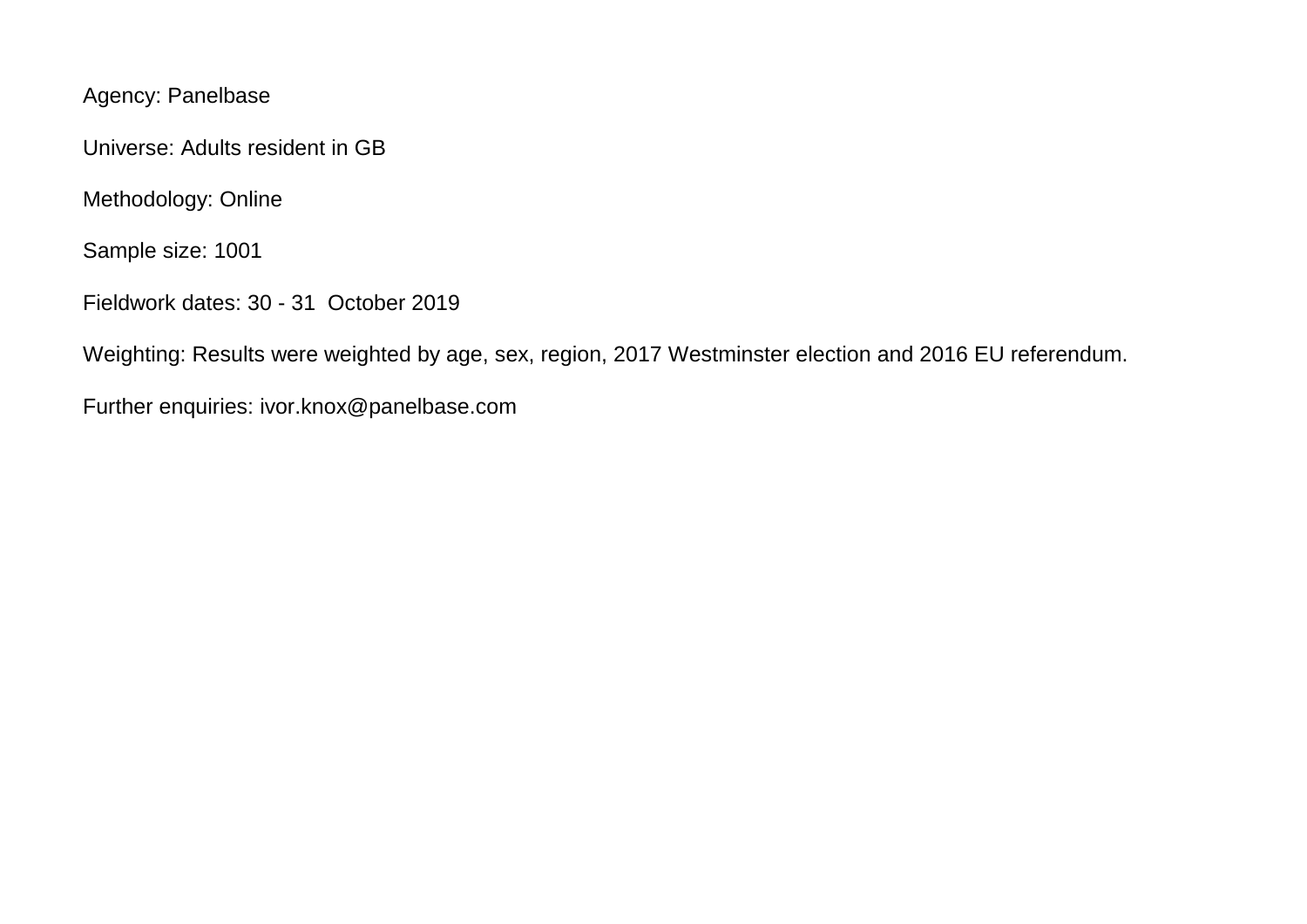| Base: 1,001                      |                            | Total      | Gender X Age |                      |                       |           |                 |              |            | <b>SEG</b>        |                | 2017 Westminster |          |              | 2016 EU Referendum             |               |  |
|----------------------------------|----------------------------|------------|--------------|----------------------|-----------------------|-----------|-----------------|--------------|------------|-------------------|----------------|------------------|----------|--------------|--------------------------------|---------------|--|
|                                  |                            |            | Male x 18-   |                      | Male x 35- Male x 55+ | Female x  | Female x        | Female x     | ABC1       | C <sub>2</sub> DE | CON            | LAB              | LIB DEM  | Remain       | Leave                          | Did not       |  |
| Total                            |                            |            | 34           | 54                   |                       | $18 - 34$ | $35 - 54$       | 55           |            |                   |                |                  |          |              |                                | vote          |  |
|                                  |                            | 1001       | 145          | 172                  | 171<br>(160)          | 143       | 174             | 195          | 605        | 396               | 358            | 338              | 63       | 413<br>(437) | 450                            | 138           |  |
|                                  |                            | (1001)     | (106)        | (159)                |                       | (179)     | (224)           | (173)        | (597)      | (404)             | (311)          | (334)            | (72)     |              | (426)                          | (138)         |  |
| Q3. A UK Parliamentary           | <b>Base: Likely voters</b> | 827        | 109          | 145                  | 154                   | 109       | 139             | 171          | 526        | 300               | 334            | 304              | 61       | 374          | 391                            | 62            |  |
| election is due to take place on |                            | (820)      | (81)         | (133)                | (143)                 | (135)     | (176)           | (152)        | (517)      | (303)             | (290)          | (299)            | (69)     | (394)        | (363)                          | (63)          |  |
| December 12thWho do you          | Conservative               | 292        | 31           | 48                   | 69                    | 19        | 48              | 77           | 189        | 103               | 243            | 23               |          | 72           | 205                            | 15            |  |
| currently intend to vote for?    |                            | 35%        | 29%          | 33%                  | 45%                   | 17%       | 35%             | 45%          | 36%        | 34%               | 73%            | 7%               | 7%       | 19%          | 52%                            | 24%           |  |
|                                  | Labour                     | 209        | 45           | 35                   | 24                    | 46        | 29              | 30           | 119        | 89                |                | 176              |          | 121          | 67                             | 21            |  |
|                                  |                            | 25%        | 42%          | 24%                  | 15%                   | 42%       | 21%             | 18%          | 23%        | 30%               | 2%             | 58%              | 9%       | 32%          | 17%                            | 33%           |  |
|                                  | Liberal Democrat           | 104        |              | 29                   | 21                    | 12        | 17              | 15           | 80         | 24                | 23             | 23               | 42       | 81           | 15                             |               |  |
|                                  |                            | 13%        | 8%           | 20%                  | 14%                   | 11%       | 12%             | 9%<br>14     | 15%<br>36  | 8%<br>33          | 7%             | 8%<br>26         | 69%      | 22%          | 4%<br>60                       | 14%           |  |
|                                  | The Brexit Party           | 69<br>8%   | 8%           | 16<br>11%            | 17<br>11%             | 4%        | 10<br><b>7%</b> | 8%           | <b>7%</b>  | 11%               | 28<br>8%       | 9%               | $\Omega$ | 2%           | 15%                            | 2%            |  |
|                                  | Green                      | 23         |              |                      |                       |           |                 |              | 17         |                   |                | 11               |          | 13           | 8                              |               |  |
|                                  |                            | 3%         | 4%           | 2%                   | 2%                    | 6%        | 3%              | $< 1\%$      | 3%         | 2%                | < 1%           | 4%               |          | 3%           | 2%                             | 3%            |  |
|                                  | <b>SNP</b>                 | 21<br>3%   | 4%           | $< 1\%$              | 8<br>5%               | 1%        | 3<br>2%         | 2%           | 15<br>3%   | 2%                | 0.             | O                | $\Omega$ | 19<br>5%     | $< 1\%$                        | 1%            |  |
|                                  | <b>UKIP</b>                |            |              |                      |                       |           | $\overline{z}$  |              |            |                   |                |                  |          |              |                                |               |  |
|                                  |                            | 1%         | < 1%         | < 1%                 | $< 1\%$               | < 1%      | 1%              |              | < 1%       | < 1%              | $\Omega$       | < 1%             | 2%       | < 1%         | < 1%                           | $\mathbf{0}$  |  |
|                                  | Other                      |            |              |                      |                       |           | $\mathbf{0}$    |              | 0          |                   |                |                  |          |              |                                |               |  |
|                                  |                            | < 1%       | n            | n                    | 2%                    | $\Omega$  | $\Omega$        |              | $\Omega$   | < 1%              | O              | $< 1\%$          |          | n            | 1%                             | $\rightarrow$ |  |
|                                  | Don't Know/ Not sure       | 95         |              | 11                   | 10                    | 16        | 23              | 30           | 62         | 32                | 29             | 37               |          | 55           | 27                             | 13            |  |
|                                  |                            | 11%        | 4%           | 7%                   | 6%                    | 15%       | 17%             | 18%          | 12%        | 11%               | 9%             | 12%              | 11%      | 15%          | <b>7%</b>                      | 21%           |  |
|                                  | Prefer not to say          | $< 1\%$    | 1%           | $\Omega$<br>$\Omega$ | $\Omega$<br>$\Omega$  | 3%        | 3.<br>2%        | $\mathbf{o}$ | < 1%       | 1%                | $\Omega$<br>O. | 1%               | 2%       | 1%           | $\overline{\phantom{0}}$<br>1% | 1%            |  |
|                                  |                            |            |              |                      |                       |           |                 |              |            |                   |                |                  |          |              |                                |               |  |
| Q3. A UK Parliamentary           | <b>Base: Likely voters</b> | 724        | 103          | 134                  | 144                   | 90        | 113             | 140          | 460        | 264               | 305            | 263              | 52       | 314          | 362                            | 48            |  |
| election is due to take place on | excluding undecided        | (713)      | (77)         | (123)                | (134)                 | (111)     | (143)           | (125)        | (448)      | (265)             | (262)          | (259)            | (59)     | (329)        | (336)                          | (48)          |  |
| December 12thWho do you          |                            |            |              |                      |                       |           |                 |              |            |                   |                |                  |          |              |                                |               |  |
| currently intend to vote for?    | Conservative               | 292<br>40% | 31<br>30%    | 48<br>36%            | 69<br>48%             | 19<br>21% | 48<br>43%       | 77<br>55%    | 189<br>41% | 103<br>39%        | 243<br>80%     | 23<br>9%         | 8%       | 72<br>23%    | 205<br>57%                     | 15<br>31%     |  |
|                                  | Labour                     | 209        | 45           | 35                   | 24                    | 46        | 29              | 30           | 119        | 89                |                | 176              |          | 121          | 67                             | 21            |  |
|                                  |                            | 29%        | 44%          | 26%                  | 16%                   | 51%       | 26%             | 22%          | 26%        | 34%               | 3%             | 67%              | 10%      | 38%          | 19%                            | 43%           |  |
|                                  | Liberal Democrat           | 104        |              | 29                   | 21                    | 12        | 17              | 15           | 80         | 24                | 23             | 23               | 42       | 81           | 15                             |               |  |
|                                  |                            | 14%        | 9%           | 22%                  | 15%                   | 13%       | 15%             | 11%          | 17%        | 9%                | 8%             | 9%               | 80%      | 26%          | 4%                             | 18%           |  |
|                                  | The Brexit Party           | 69         |              | 16                   | 17                    |           | 10              | 14           | 36         | 33                | 28             | 26               |          |              | 60                             |               |  |
|                                  |                            | 9%         | 8%           | 12%                  | 12%                   | 5%        | 8%              | 10%          | 8%         | 13%               | 9%             | 10%              |          | 2%           | 17%                            | 3%            |  |
|                                  | Green                      | 23         |              |                      | 3                     |           |                 |              | 17         |                   |                | 111              |          | 13           | 8                              |               |  |
|                                  | <b>SNP</b>                 | 3%<br>21   | 5%.          | 2%                   | 2%                    | 7%        | 4%              | $< 1\%$      | 4%<br>15   | 2%                | $< 1\%$        | 4%               |          | 4%           | 2%                             | 4%            |  |
|                                  |                            | 3%         | 4%           | < 1%                 | 5%                    | 2%        | 3%              | 2%           | 3%         | 2%                | C.             |                  |          | 19<br>6%     | < 1%                           | 2%            |  |
|                                  | <b>UKIP</b>                |            |              |                      |                       |           |                 |              |            |                   |                |                  |          |              |                                |               |  |
|                                  |                            | < 1%       | < 1%         | $< 1\%$              | < 1%                  | $< 1\%$   | 1%              |              | $< 1\%$    | < 1%              | $\Omega$       | < 1%             | 2%       | $< 1\%$      | < 1%                           |               |  |
|                                  | Other                      |            |              |                      |                       |           | $\Omega$        |              | $\Omega$   |                   |                |                  |          |              |                                |               |  |
|                                  |                            | < 1%       | n            | n                    | 2%                    | O         | $\Omega$        | $\Omega$     | 0          | < 1%              | 0              | < 1%             | $\Omega$ | U            | < 1%                           | $\Omega$      |  |
|                                  |                            |            |              |                      |                       |           |                 |              |            |                   |                |                  |          |              |                                |               |  |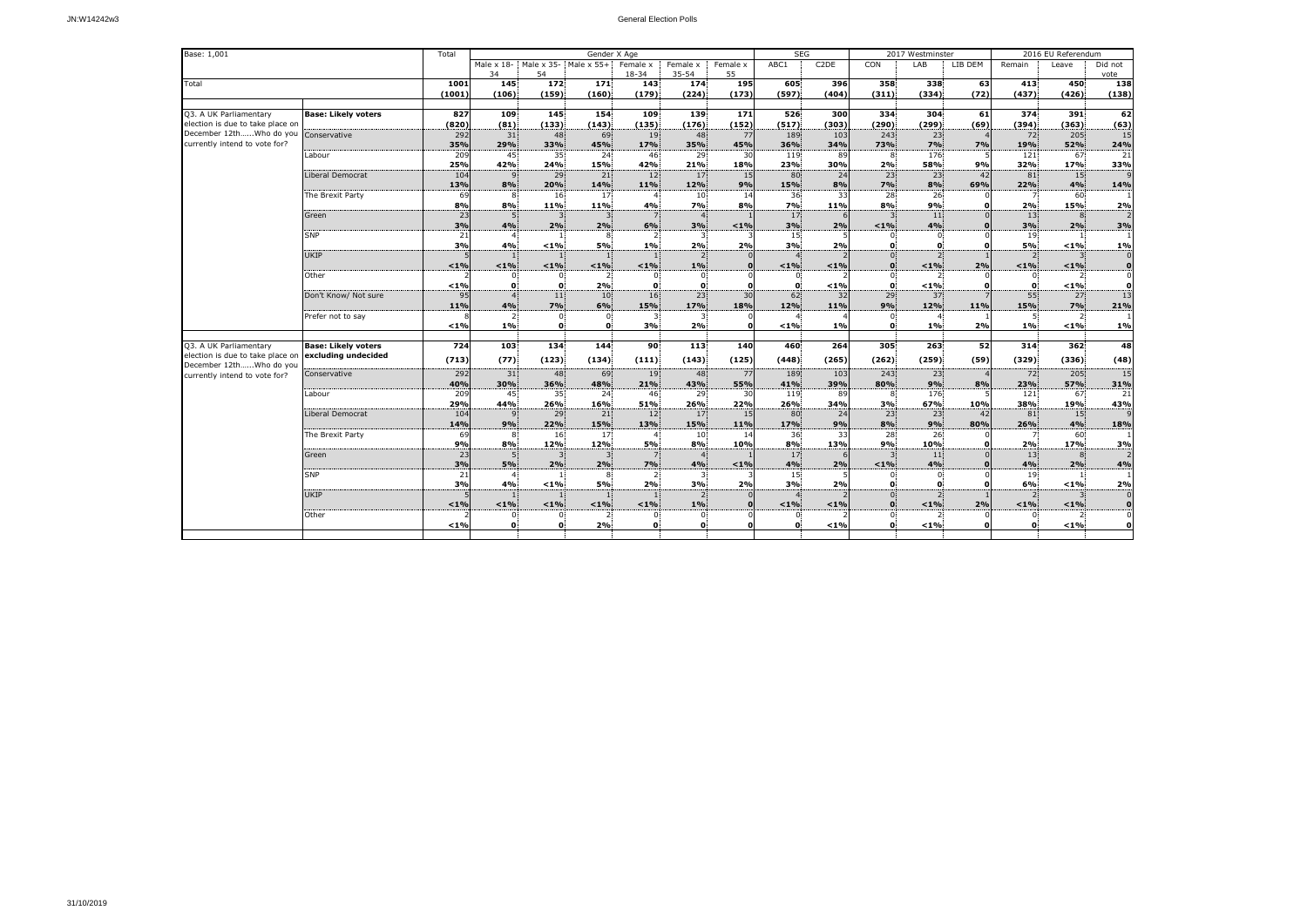| Base: 1,001                                                                               |                                                   | Total          | Gender X Age            |                                          |              |                       |                       |                |              | <b>SEG</b>        |              | 2017 Westminster      |            |              | 2016 EU Referendum |                 |  |
|-------------------------------------------------------------------------------------------|---------------------------------------------------|----------------|-------------------------|------------------------------------------|--------------|-----------------------|-----------------------|----------------|--------------|-------------------|--------------|-----------------------|------------|--------------|--------------------|-----------------|--|
|                                                                                           |                                                   |                | Male $\times$ 18-<br>21 | Male $\times$ 35-Male $\times$ 55+<br>54 |              | Female x<br>$18 - 34$ | Female x<br>$35 - 54$ | Female x<br>55 | ABC1         | C <sub>2</sub> DE | CON          | LAB                   | LIB DEM    | Remain       | Leave              | Did not<br>vote |  |
| Total                                                                                     |                                                   | 1001<br>(1001) | 145<br>(106)            | 172<br>(159)                             | 171<br>(160) | 143<br>(179)          | 174<br>(224)          | 195<br>(173)   | 605<br>(597) | 396<br>(404)      | 358<br>(311) | 338<br>(334)          | 63<br>(72) | 413<br>(437) | 450<br>(426)       | 138<br>(138)    |  |
|                                                                                           |                                                   |                |                         |                                          |              |                       |                       |                |              |                   |              |                       |            |              |                    |                 |  |
| O8b. How would you yote if<br>another EU Referendum took<br>place tomorrow? (8-10 at Q8a) | <b>Base: Likely voters</b>                        | 822<br>(824)   | 107<br>(79)             | 149<br>(137)                             | 152<br>(142) | 112<br>(142)          | 136<br>(175)          | 167<br>(149)   | 513<br>(508) | 309<br>(316)      | 315<br>(274) | 295<br>(293)          | 59<br>(67) | 376<br>(399) | 381<br>(360)       | 65<br>(65)      |  |
|                                                                                           | The UK should remain in the                       | 418<br>51%     | 67<br>63%               | 73<br>49%                                | 57<br>38%    | 84<br>75%             | 70<br>52%             | 67<br>40%      | 294<br>57%   | 125<br>40%        | 90<br>28%    | 192<br>65%            | 49<br>84%  | 323<br>86%   | 53<br>14%          | 43<br>66%       |  |
|                                                                                           | The UK should leave the EU                        | 375<br>46%     | 36<br>34%               | 75<br>51%                                | 91<br>60%    | 23<br>21%             | 57<br>42%             | 97<br>55%      | 205<br>40%   | 170<br>55%        | 219<br>69%   | 96<br>32%             | 11%        | 45<br>12%    | 316<br>83%         | 14<br>22%       |  |
|                                                                                           | Don't know                                        | 28<br>3%       | 3%                      |                                          | 2%           | <b>5%</b>             | 6%                    | 5%             | 14<br>3%     | 13<br>4%          | 2%           | 3%                    | 6%         | 2%           | 12<br>3%           | 11%             |  |
| Q8b. How would you vote if                                                                | <b>Base: Likely voters</b>                        | 794            | 103                     | 149                                      | 149          | 107                   | 128                   | 159            | 499          | 295               | 308          | 288                   | 56         | 368          | 369                | 57              |  |
| another EU Referendum took<br>place tomorrow? (8-10 at Q8a,<br>excluding undecided)       | excluding undecided                               | (793)          | (76)                    | (137)                                    | (139)        | (136)                 | (163)                 | (142)          | (493)        | (300)             | (267)        | (285)                 | (63)       | (389)        | (346)              | (58)            |  |
|                                                                                           | The UK should remain in the                       | 418<br>53%     | 67<br>65%               | 73<br>49%                                | 57<br>39%    | 84<br>78%             | 70<br>55%             | 67<br>42%      | 294<br>59%   | 125<br>42%        | 90<br>29%    | 192<br>67%            | 49<br>89%  | 323<br>88%   | 53<br>14%          | 43<br>75%       |  |
|                                                                                           | The UK should leave the EU                        | 375<br>47%     | 36<br>35%               | 75<br>51%                                | 91<br>61%    | 23<br>22%             | 57<br>45%             | 92<br>58%      | 205<br>41%   | 170<br>58%        | 219<br>71%   | 96<br>33%             | 11%        | 45<br>12%    | 316<br>86%         | 14<br>25%       |  |
|                                                                                           |                                                   |                |                         |                                          |              |                       |                       |                |              |                   |              |                       |            |              |                    |                 |  |
| Q8c. How would you vote if the<br>referendum gave a choice                                | <b>Base: Likely voters</b>                        | 822<br>(824)   | 107<br>(79)             | 149<br>(137)                             | 152<br>(142) | 112<br>(142)          | 136<br>(175)          | 167<br>(149)   | 513<br>(508) | 309<br>(316)      | 315<br>(274) | 295<br>(293)          | 59<br>(67) | 376<br>(399) | 381<br>(360)       | 65<br>(65)      |  |
| between Remain and Leave<br>with no deal? (8-10 at Q8a)                                   | The UK should remain in the                       | 438<br>53%     | 69<br>65%               | 74<br>50%                                | 57<br>38%    | 88<br>79%             | 78<br>57%             | 71<br>43%      | 305<br>59%   | 133<br>43%        | 94<br>30%    | 203<br>69%            | 52<br>88%  | 332<br>88%   | 64<br>17%          | 42<br>65%       |  |
|                                                                                           | The UK should leave the EU<br>with no deal        | 344<br>42%     | 32<br>30%               | 71<br>48%                                | 90<br>59%    | 21<br>18%             | 50<br>37%             | 80<br>48%      | 187<br>36%   | 158<br>51%        | 208<br>66%   | 78<br>26%             | 7%         | 33<br>9%     | 296<br>78%         | 15<br>23%       |  |
|                                                                                           | Don't know                                        | 35<br>4%       | 5%                      | 1%                                       | 3%           | 3%                    | 5%                    | 13<br>8%       | 17<br>3%     | 18<br>6%          | 10<br>3%     | 13 <sup>1</sup><br>5% | 5%         | 11<br>3%     | 17<br>4%           | 12%             |  |
|                                                                                           |                                                   |                |                         |                                          |              |                       |                       |                |              |                   |              |                       |            |              |                    |                 |  |
| Q8c. How would you vote if the<br>referendum gave a choice<br>between Remain and Leave    | <b>Base: Likely voters</b><br>excluding undecided | 782<br>(784)   | 101<br>(75)             | 145<br>(134)                             | 147<br>(138) | 108<br>(138)          | 128<br>(164)          | 152<br>(135)   | 491<br>(486) | 291<br>(298)      | 302<br>(262) | 281<br>(279)          | 56<br>(64) | 365<br>(387) | 360<br>(339)       | 57<br>(58)      |  |
| with no deal? (8-10 at Q8a,<br>excluding undecided)                                       | The UK should remain in the                       | 438<br>56%     | 69<br>68%               | 74<br>51%                                | 57<br>39%    | 88<br>81%             | 78<br>61%             | 71<br>47%      | 305<br>62%   | 133<br>46%        | 94<br>31%    | 203<br><b>72%</b>     | 52<br>92%  | 332<br>91%   | 64<br>18%          | 42<br>73%       |  |
|                                                                                           | The UK should leave the EU<br>with no deal        | 344<br>44%     | 32<br>32%               | 71<br>49%                                | 90<br>61%    | 21<br>19%             | 50<br>39%             | 80<br>53%      | 187<br>38%   | 158<br>54%        | 208<br>69%   | 78<br>28%             | 8%         | 33<br>9%     | 296<br>82%         | 15<br>27%       |  |
|                                                                                           |                                                   |                |                         |                                          |              |                       |                       |                |              |                   |              |                       |            |              |                    |                 |  |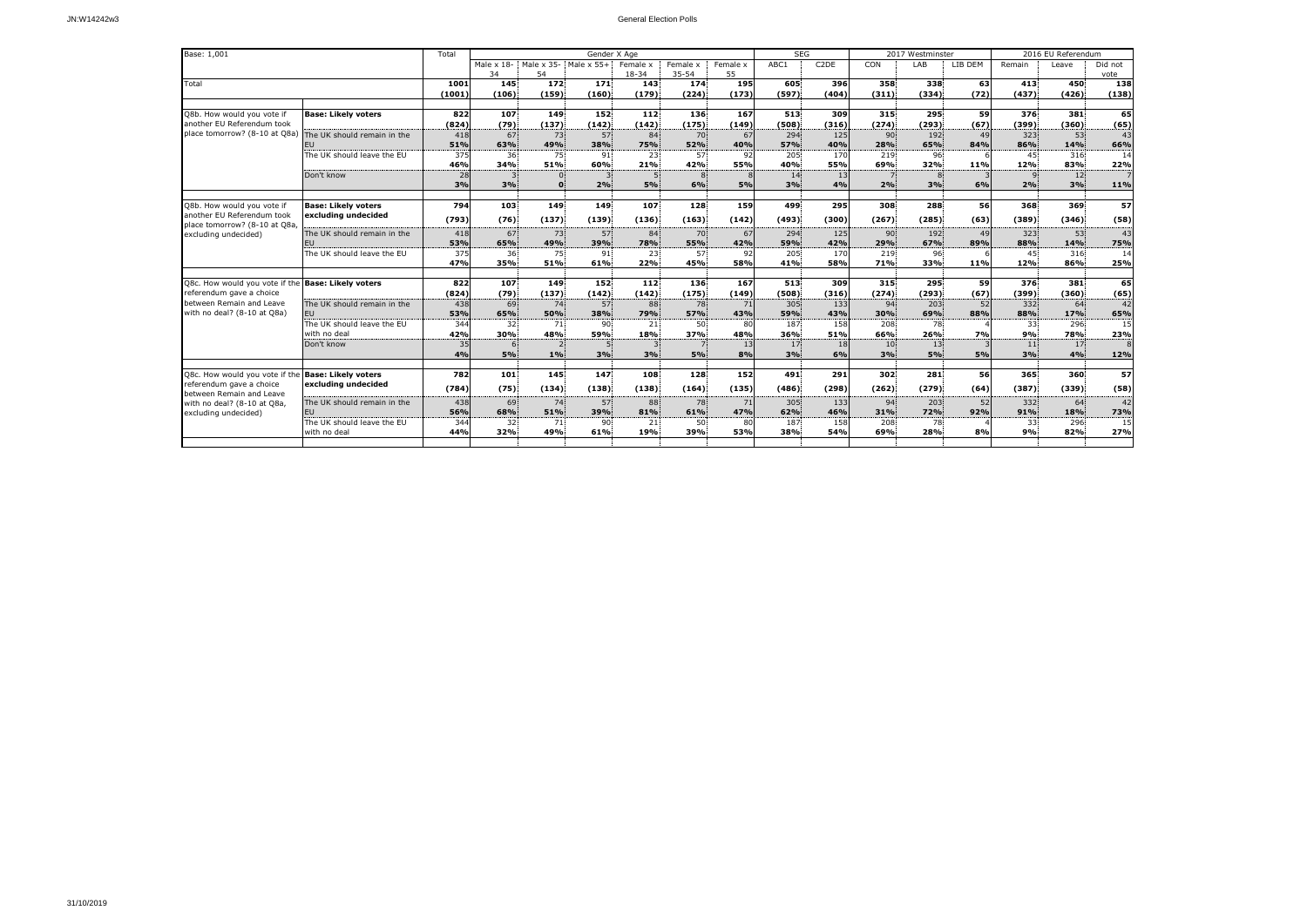| Base: 1,001                                                                    |                              | Total          | Gender X Age      |              |                                    |              |                 |              | <b>SEG</b>      |                   | 2017 Westminster |              |            | 2016 EU Referendum |              |           |
|--------------------------------------------------------------------------------|------------------------------|----------------|-------------------|--------------|------------------------------------|--------------|-----------------|--------------|-----------------|-------------------|------------------|--------------|------------|--------------------|--------------|-----------|
|                                                                                |                              |                | Male $\times$ 18- |              | Male $\times$ 35-Male $\times$ 55+ | Female x     | Female x        | Female x     | ABC1            | C <sub>2</sub> DE | CON              | LAB          | LIB DEM    | Remain             | Leave        | Did not   |
|                                                                                |                              |                | 34                | 54           |                                    | 18-34        | $35 - 54$       | 55           |                 |                   |                  |              |            |                    |              | vote      |
| Total                                                                          |                              | 1001           | 145               | 172          | 171                                | 143          | 174             | 195          | 605             | 396               | 358              | 338          | 63         | 413                | 450          | 138       |
|                                                                                |                              | (1001)         | (106)             | (159)        | (160)                              | (179)        | (224)           | (173)        | (597)           | (404)             | (311)            | (334)        | (72)       | (437)              | (426)        | (138)     |
|                                                                                |                              |                |                   |              |                                    |              |                 |              |                 |                   |                  |              |            |                    |              |           |
| Q10. How good or bad a job do Base: All respondents<br>you think the following |                              | 1001<br>(1001) | 145<br>(106)      | 172<br>(159) | 171<br>(160)                       | 143<br>(179) | 174<br>(224)    | 195<br>(173) | 605<br>(597)    | 396               | 358              | 338<br>(334) | 63<br>(72) | 413<br>(437)       | 450<br>(426) | 138       |
| politicians are doing?  Jeremy 5 - Very Good                                   |                              | 76             | 16                |              |                                    |              | 10 <sub>1</sub> | 11           | 43              | (404)<br>33       | (311)            | 62           |            | 43                 | 28           | (138)     |
| Corbyn, Labour Party Leader                                                    |                              | 8%             | 11%               | 18<br>10%    | 3%                                 | 15<br>11%    | 6%              | 6%           | 7%              | 8%                | 1%               | 18%          | 4%         | 10%                | 6%           | 3%        |
|                                                                                | 4 - Good                     | 128            | 30                | 20           | 12                                 | 33           | 20              | 12           | 71              | 57                | 10               | 86           |            | 74                 | 39           | 15        |
|                                                                                |                              | 13%            | 21%               | 12%          | <b>7%</b>                          | 23%          | 12%             | 6%           | 12%             | 14%               | 3%               | 26%          | 10%        | 18%                | 9%           | 11%       |
|                                                                                | 3 - Neither                  | 148            | 22                | 21           | 20                                 | 35           | 29              | 21           | 87              | 61                | 28               | 58           | 13         | 79                 | 33           | 36        |
|                                                                                |                              | 15%            | 15%               | 12%          | 12%                                | 24%          | 16%             | 11%          | 14%             | 16%               | 8%               | 17%          | 21%        | 19%                | 7%           | 26%       |
|                                                                                | ! - Bad                      | 181            | 17                | 33           | 32                                 | 27           | 34              | 37           | 113             | 68                | 59               | 58           | 19         | 92                 | 63           | 25        |
|                                                                                |                              | 18%            | 12%               | 19%          | 19%                                | 19%          | 19%             | 19%          | 19%             | 17%               | 16%              | 17%          | 30%        | 22%                | 14%          | 18%       |
|                                                                                | 1 - Verv Bad                 | 431            | 51                | 77           | 99.                                | 23           | 70.             | 110          | 277             | 154               | 254              | 68           | 20         | 115                | 276          | 40        |
|                                                                                |                              | 43%            | 35%               | 45%          | 58%                                | 16%          | 40%             | 56%          | 46%             | 39%               | 71%              | 20%          | 32%        | 28%                | 61%          | 29%       |
|                                                                                | Don't Know                   | 38             |                   |              | $\overline{z}$                     | 10           | 12              |              | 15 <sup>1</sup> | 22                |                  | 5            |            |                    | 11           | 18        |
|                                                                                |                              | 4%             | 6%                | 1%           | 1%                                 | 7%           | 7%              | 2%           | 3%              | 6%                | < 1%             | 2%           | 4%         | 2%                 | 2%           | 13%       |
|                                                                                | Net: Good (4-5)              | 204            | 46                | 38           | 18                                 | 48           | 30              | 23           | 114             | 90                | 14               | 148          |            | 118                | 67           | 19        |
|                                                                                |                              | 20%            | 32%               | 22%          | 11%                                | 34%          | 17%             | 12%          | 19%             | 23%               | 4%               | 44%          | 14%        | 28%                | 15%          | 14%       |
|                                                                                | Net: Bad (1-2)               | 612<br>61%     | 68<br>47%         | 111<br>64%   | 132<br><b>77%</b>                  | 50<br>35%    | 104<br>60%      | 147<br>76%   | 389<br>64%      | 222<br>56%        | 312<br>87%       | 126<br>37%   | 39<br>62%  | 208<br>50%         | 340<br>75%   | 65<br>47% |
|                                                                                | Mean score                   | 2.2            | 2.6               | 2.2          | 1.8                                | 2.9          | 2.2             | 1.8          | 2.1             | 2.3               | 1.5              | 3.0          | 2.2        | 2.6                | 1.8          | 2.3       |
|                                                                                |                              |                |                   |              |                                    |              |                 |              |                 |                   |                  |              |            |                    |              |           |
| Q10. How good or bad a job do                                                  | <b>Base: All respondents</b> | 1001           | 145               | 172          | 171                                | 143          | 174             | 195          | 605             | 396               | 358              | 338          | 63         | 413                | 450          | 138       |
| vou think the following                                                        |                              | (1001)         | (106)             | (159)        | (160)                              | (179)        | (224)           | (173)        | (597)           | (404)             | (311)            | (334)        | (72)       | (437)              | (426)        | (138)     |
| politicians are doing? Jo                                                      | 5 - Verv Good                | 42             | 12 <sup>1</sup>   | 15           |                                    |              |                 |              | 34              |                   |                  | 20           |            | 28                 | 13           |           |
| Swinson, Liberal Democrat                                                      |                              | 4%             | 8%                | 9%           | 1%                                 | 4%           | 3%              | 2%           | 6%              | 2%                | 3%               | 6%           | 13%        | 7%                 | 3%           | $1\%$     |
| Leader                                                                         | $4 - Good$                   | 184            | 28                | 36           | 37                                 | 29           | 24              | 30           | 119             | 65                | 49               | 72           | 32         | 125                | 41           | 19        |
|                                                                                |                              | 18%            | 19%               | 21%          | 22%                                | 20%          | <b>14%</b>      | 15%          | 20%             | 16%               | 14%              | 21%          | 50%        | 30%                | 9%           | 14%       |
|                                                                                | 3 - Neither                  | 251            | 29                | 41           | 36                                 | 43           | 57              | 45           | 149             | 102               | 87               | 86           | 11         | 102                | 105          | 44        |
|                                                                                |                              | 25%            | 20%               | 24%          | 21%                                | 30%          | 33%             | 23%          | 25%             | 26%               | 24%              | 25%          | 17%        | 25%                | 23%          | 32%       |
|                                                                                | $2 - Bad$                    | 156            | 20                | 19           | 38                                 | 17           | 24              | 38           | 106             | 50                | 68               | 56           |            | 68                 | 73           | 15        |
|                                                                                |                              | 16%            | 14%               | 11%          | 22%                                | 12%          | 14%             | 19%          | 17%             | 13%               | 19%              | 17%          | 9%         | 16%                | 16%          | 11%       |
|                                                                                | 1 - Verv Bad                 | 237<br>24%     | 33<br>23%         | 50<br>29%    | 48<br>28%                          | 15<br>10%    | 33<br>19%       | 57<br>29%    | 137<br>23%      | 100<br>25%        | 120<br>34%       | 62<br>18%    | 4%         | 53<br>13%          | 165<br>37%   | 19        |
|                                                                                | Don't Know                   | 132            | 23                | 11           | 10 <sup>1</sup>                    | 34           | 31              | 23           | 60              | 72                | 24               | 42           |            | 37                 | 54           | 14%<br>41 |
|                                                                                |                              | 13%            | 16%               | 7%           | 6%                                 | 24%          | 18%             | 12%          | 10%             | 18%               | <b>7%</b>        | 12%          | 7%         | 9%                 | 12%          | 30%       |
|                                                                                | Net: Good (4-5)              | 226            | 40                | 51           | 39 <sub>1</sub>                    | 34           | 29              | 33           | 154             | 73                | 58               | 91           | 40         | 153                | 54           | 19        |
|                                                                                |                              | 23%            | 27%               | 30%          | 23%                                | 24%          | 17%             | 17%          | 25%             | 18%               | 16%              | 27%          | 63%        | 37%                | 12%          | 14%       |
|                                                                                | Net: Bad (1-2)               | 392            | 53                | 69           | 86                                 | 32           | 57              | 95           | 243             | 149               | 189              | 118          |            | 121                | 238          | 34        |
|                                                                                |                              | 39%            | 37%               | 40%          | 50%                                | 23%          | 33%             | 49%          | 40%             | 38%               | 53%              | 35%          | 13%        | 29%                | 53%          | 25%       |
|                                                                                | Mean score                   | 2.6            | 2.7               | 2.7          | 2.4                                | 2.9          | 2.6             | 2.3          | 2.6             | 2.5               | 2.3              | 2.8          | 3.6        | 3.0                | 2.2          | 2.7       |
|                                                                                |                              |                |                   |              |                                    |              |                 |              |                 |                   |                  |              |            |                    |              |           |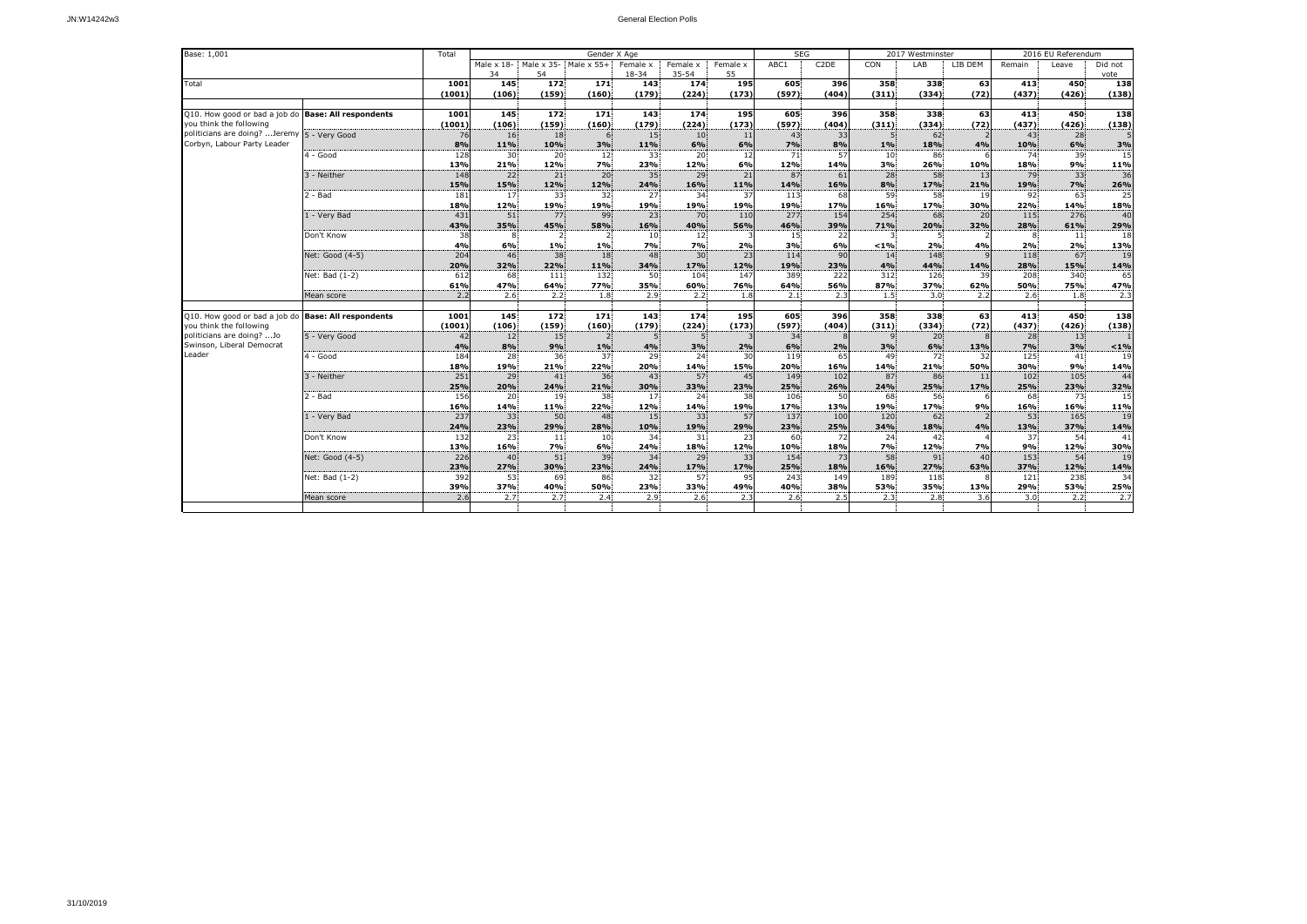| Base: 1,001                                              |                              | Total      | Gender X Age      |           |                                    |           |                 |           |            | <b>SEG</b>        | 2017 Westminster |            |           | 2016 EU Referendum |            |           |
|----------------------------------------------------------|------------------------------|------------|-------------------|-----------|------------------------------------|-----------|-----------------|-----------|------------|-------------------|------------------|------------|-----------|--------------------|------------|-----------|
|                                                          |                              |            | Male $\times$ 18- |           | Male $\times$ 35-Male $\times$ 55+ | Female x  | Female x        | Female x  | ABC1       | C <sub>2</sub> DE | CON              | LAB        | LIB DEM   | Remain             | Leave      | Did not   |
|                                                          |                              |            | 34                | 54        |                                    | 18-34     | $35 - 54$       | 55        |            |                   |                  |            |           |                    |            | vote      |
| Total                                                    |                              | 1001       | 145               | 172       | 171                                | 143       | 174             | 195       | 605        | 396               | 358              | 338        | 63        | 413                | 450        | 138       |
|                                                          |                              | (1001)     | (106)             | (159)     | (160)                              | (179)     | (224)           | (173)     | (597)      | (404)             | (311)            | (334)      | (72)      | (437)              | (426)      | (138)     |
|                                                          | <b>Base: All respondents</b> | 1001       | 145               | 172       | 171                                | 143       | 174             | 195       | 605        | 396               | 358              | 338        | 63        | 413                | 450        | 138       |
| Q10. How good or bad a job do<br>you think the following |                              | (1001)     | (106)             | (159)     | (160)                              | (179)     | (224)           | (173)     | (597)      | (404)             | (311)            | (334)      | (72)      | (437)              | (426)      | (138)     |
| politicians are doing? Nigel                             | 5 - Verv Good                | 77         | $\mathbf{R}$      | 24        | 16                                 | 6         | 10 <sub>1</sub> | 14        | 37         | 40                | 44               | 18         |           |                    | 64         |           |
| Farage, Brexit Party Leader                              |                              | 8%         | 6%                | 14%       | 10%                                | 4%        | 6%              | 7%        | 6%         | 10%               | 12%              | 5%         |           | 2%                 | 14%        | 2%        |
|                                                          | 4 - Good                     | 175        | 32                | 27        | 33                                 | 17        | 27              | 39        | 109        | 66                | 105              | 44         |           | 33                 | 126        | 16        |
|                                                          |                              | 17%        | 22%               | 16%       | 19%                                | 12%       | 16%             | 20%       | 18%        | 17%               | 29%              | 13%        | 7%        | 8%                 | 28%        | 11%       |
|                                                          | 3 - Neither                  | 229        | 37                | 28        | 46                                 | 31        | 42 <sup>1</sup> | 44        | 133        | 96                | 90               | 63         | 13        | 65                 | 127        | 37        |
|                                                          |                              | 23%        | 26%               | 16%       | 27%                                | 22%       | 24%             | 22%       | 22%        | 24%               | 25%              | 19%        | 20%       | 16%                | 28%        | 27%       |
|                                                          | ! - Bad                      | 135        | 14                | 30        | 19                                 | 16        | 24              | 33        | 90         | 46                | 47               | 50         |           | 77                 | 45         | 13        |
|                                                          |                              | 14%        | 9%                | 17%       | 11%                                | 11%       | 14%             | 17%       | 15%        | 12%               | 13%              | 15%        | 15%       | 19%                | 10%        | 9%        |
|                                                          | 1 - Verv Bad                 | 313<br>31% | 43<br>30%         | 60<br>35% | 49<br>29%                          | 55<br>38% | 58<br>33%       | 47<br>24% | 213<br>35% | 100<br>25%        | 57<br>16%        | 143<br>42% | 36<br>57% | 208<br>50%         | 66<br>15%  | 39<br>28% |
|                                                          | Don't Know                   | 72         | 12                |           |                                    | 18        | 13              | 18        | 24         | 48                | 14               | 20         |           | 20                 | 22         | 30        |
|                                                          |                              | 7%         | 8%                | 2%        | 4%                                 | 13%       | 7%              | 9%        | 4%         | 12%               | 4%               | 6%         | 1%        | 5%                 | 5%         | 22%       |
|                                                          | Net: Good (4-5)              | 252        | 40                | 51        | 49                                 | 22        | 37              | 53        | 146        | 106               | 149              | 62         |           | 43                 | 190        | 19        |
|                                                          |                              | 25%        | 27%               | 30%       | 29%                                | 16%       | 21%             | 27%       | 24%        | 27%               | 42%              | 18%        | 7%        | 10%                | 42%        |           |
|                                                          | Net: Bad (1-2)               | 448        | 57                | 90        | 69                                 | 71        | 82              | 80        | 303        | 146               | 104              | 193        | 45        | 285                | 111        | 14%<br>52 |
|                                                          |                              | 45%        | 39%               | 52%       | 40%                                | 50%       | 47%             | 41%       | 50%        | 37%               | 29%              | 57%        | 72%       | 69%                | 25%        | 38%       |
|                                                          | Mean score                   | 2.5        | 2.6               | 2.6       | 2.7                                | 2.2       | 2.4             | 2.7       | 2.4        | 2.7               | 3.1              | 2.2        | 1.8       | 1.9                | 3.2        | 2.4       |
|                                                          |                              |            |                   |           |                                    |           |                 |           |            |                   |                  |            |           |                    |            |           |
| Q10. How good or bad a job do                            | <b>Base: All respondents</b> | 1001       | 145               | 172       | 171                                | 143       | 174             | 195       | 605        | 396               | 358              | 338        | 63        | 413                | 450        | 138       |
| vou think the following<br>politicians are doing? Boris  |                              | (1001)     | (106)             | (159)     | (160)                              | (179)     | (224)           | (173)     | (597)      | (404)             | (311)            | (334)      | (72)      | (437)              | (426)      | (138)     |
| Johnson, Prime Minister                                  | 5 - Verv Good                | 141        | 20<br>14%         | 24<br>14% | 32<br>19%                          | 12<br>8%  | 17<br>10%       | 36<br>18% | 88<br>15%  | 53                | 108<br>30%       | 15<br>4%   | 4%        | 25<br>6%           | 101<br>22% | 14<br>10% |
|                                                          | $4 - Good$                   | 14%<br>245 | 33                | 42        | 49                                 | 21        | 49              | 51        | 138        | 13%<br>107        | 139              | 63         |           | 62                 | 168        | 15        |
|                                                          |                              | 24%        | 23%               | 25%       | 29%                                | 15%       | 28%             | 26%       | 23%        | 27%               | 39%              | 19%        | 7%        | 15%                | 37%        | 11%       |
|                                                          | 3 - Neither                  | 167        | 20                | 23        | 23                                 | 29        | 39              | 33        | 98         | 69                | 46               | 56         | 12        | 60                 | 79         | 28        |
|                                                          |                              | 17%        | 14%               | 14%       | 14%                                | 20%       | 22%             | 17%       | 16%        | 17%               | 13%              | 16%        | 20%       | 15%                | 18%        | 20%       |
|                                                          | $2 - Bad$                    | 154        | 27                | 28        | 21                                 | 27        | 19              | 32        | 97         | 56                | 39               | 60         | 12        | 92                 | 41         | 21        |
|                                                          |                              | 15%        | 19%               | 17%       | 12%                                | 19%       | 11%             | 16%       | 16%        | 14%               | 11%              | 18%        | 19%       | 22%                | 9%         | 16%       |
|                                                          | 1 - Verv Bad                 | 266        | 39                | 51        | 45                                 | 48        | 41              | 42        | 174        | 92                | 23               | 140        | 31        | 170                | 54         | 42        |
|                                                          |                              | 27%        | 27%               | 30%       | 26%                                | 34%       | 24%             | 21%       | 29%        | 23%               | 6%               | 41%        | 49%       | 41%                | 12%        | 30%       |
|                                                          | Don't Know                   | 28         |                   |           | < 1%                               | 5%        |                 |           | $10^{1}$   | 19                |                  |            | 1%        |                    |            | 17        |
|                                                          | Net: Good (4-5)              | 3%<br>385  | 4%<br>53          | 2%<br>66  | 81                                 | 33        | 5%<br>66        | 1%<br>87  | 2%<br>226  | 5%<br>160         | < 1%<br>248      | 1%<br>78   |           | $< 1\%$<br>87      | 1%<br>269  | 13%<br>29 |
|                                                          |                              | 38%        | 36%               | 38%       | 47%                                | 23%       | 38%             | 44%       | 37%        | 40%               | 69%              | 23%        | 12%       | 21%                | 60%        | 21%       |
|                                                          | Net: Bad (1-2)               | 420        | 66                | 80        | 66                                 | 75        | 60              | 73        | 272        | 148               | 62               | 200        | 42        | 262                | 95         | 63        |
|                                                          |                              | 42%        | 45%               | 46%       | 38%                                | 52%       | 35%             | 38%       | 45%        | 38%               | 17%              | 59%        | 67%       | 63%                | 21%        | 46%       |
|                                                          | Mean score                   | 2.8        | 2.8               | 2.8       | 3.0                                | 2.4       | 2.9             | 3.0       | 2.8        | 2.9               | 3.8              | 2.3        | 2.0       | 2.2                | 3.5        | 2.5       |
|                                                          |                              |            |                   |           |                                    |           |                 |           |            |                   |                  |            |           |                    |            |           |